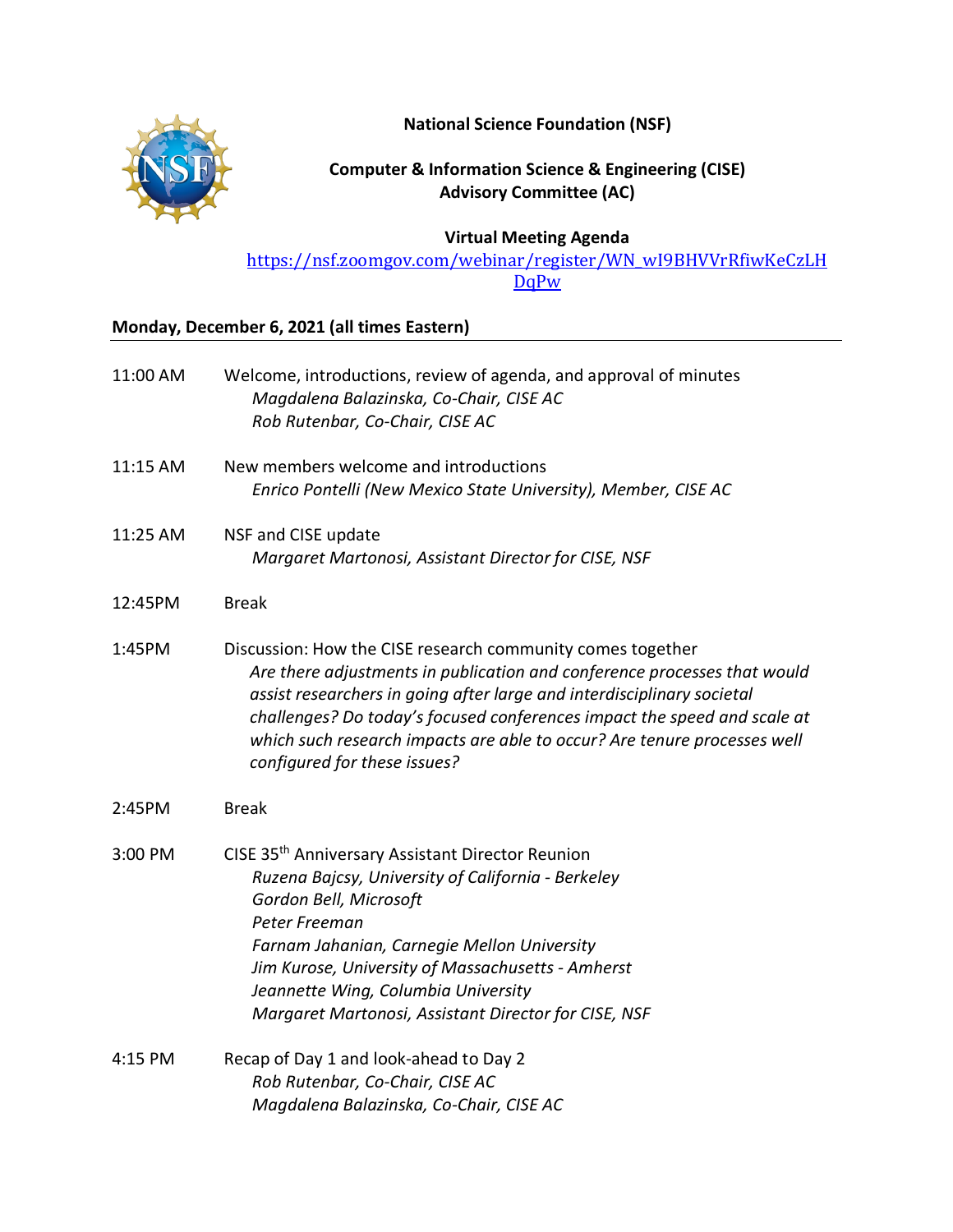## 4:30 PM Adjourn

## **Tuesday, December 7, 2021 (all times Eastern)**

| 11:00 AM | Welcome and overview of day                                                                                                                                                                                                                                                                                                                                                         |
|----------|-------------------------------------------------------------------------------------------------------------------------------------------------------------------------------------------------------------------------------------------------------------------------------------------------------------------------------------------------------------------------------------|
|          | Rob Rutenbar, Co-Chair, CISE AC<br>Magdalena Balazinska, Co-Chair, CISE AC                                                                                                                                                                                                                                                                                                          |
| 11:15 AM | Continuation of how the CISE research community comes together<br>Next steps for the CISE AC                                                                                                                                                                                                                                                                                        |
| 11:45 AM | Status of NSF's Technology, Innovation, and Partnerships (TIP) activities<br>Erwin Gianchandani, Senior Adviser, NSF Office of the Director<br>Graciela Narcho, Senior Adviser, NSF Office of the Director                                                                                                                                                                          |
| 12:15 PM | <b>Break</b>                                                                                                                                                                                                                                                                                                                                                                        |
| 1:00 PM  | AD/OH panel on climate and clean energy research across NSF<br>BIO: Joanne Tornow, Assistant Director (AD)<br>ENG: Linda Blevins, Deputy Assistant Director (DAD)<br>GEO: Alexandra Isern, AD<br>MPS: Sean Jones, AD<br>SBE: Arthur Lupia, AD<br>Office of Integrative Affairs: Alicia Knoedler, Office Head<br>Office of International Science and Eng.: Kendra Sharp, Office Head |
| 2:00 PM  | <b>Break</b>                                                                                                                                                                                                                                                                                                                                                                        |
| 2:15 PM  | Prep for Visit by the NSF Director and Chief Operating Officer (COO)                                                                                                                                                                                                                                                                                                                |
| 2:45 PM  | <b>Break</b>                                                                                                                                                                                                                                                                                                                                                                        |
| 3:00 PM  | Meeting with NSF Director and COO<br>Sethuraman Panchanathan, NSF Director<br>Karen Marrongelle, NSF COO                                                                                                                                                                                                                                                                            |
| 3:30 PM  | Discussion among AC members following meeting with NSF Director and COO                                                                                                                                                                                                                                                                                                             |
| 4:00 PM  | Departing Members' reflections<br>Andrew Moore, Member, CISE AC                                                                                                                                                                                                                                                                                                                     |
| 4:15 PM  | <b>Closing Remarks</b>                                                                                                                                                                                                                                                                                                                                                              |